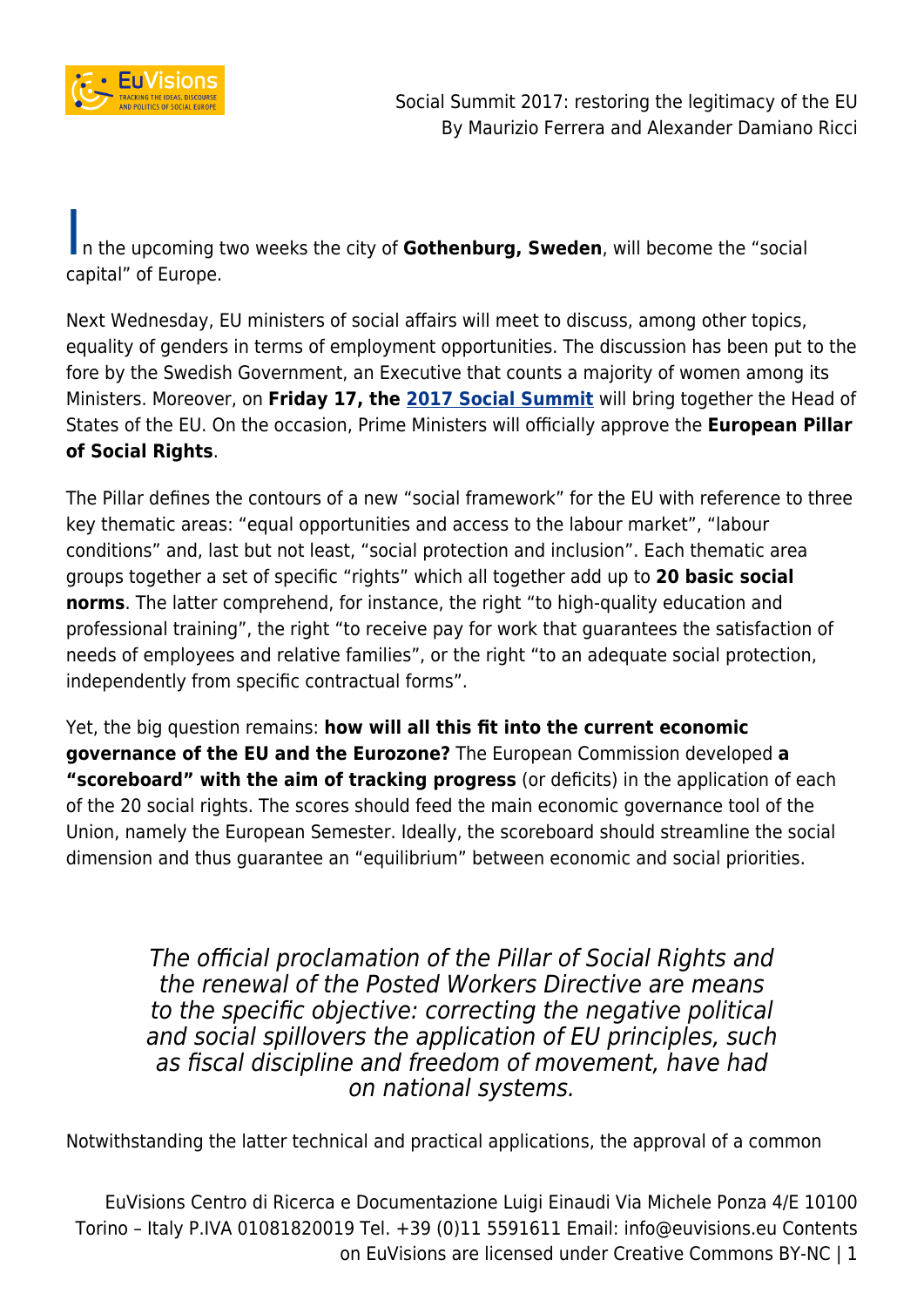

European Pillar of Social Rights represents a milestone and a shared reference for governments, trade unions, employer associations, and stakeholders across the Continent. In other terms, as of now, **it is up to every social actor to foster the prominence of the social dimensions within public discussions, both at a national and at a European level**.

But there is more. Last month, the European Council agreed upon a "general framework" over the renewed P**osted Workers Directive** that has been approved by the European Parliament earlier this year. Head of States agreed upon the reduction of the maximum stay of posted workers in another Member States form 18 to 12 months (although, a notification from employers is sufficient to extend the period for another 6 months). But the most important news concerns the levels of pay of posted workers which will need to be in line with the legal requirements of the country of service provision.

The deal prizes the diplomatic efforts of the **French President, Emmanuel Macron** who, in a way, has been able to stay true to his electoral pledges. Indeed Central European and Eastern countries such as Bulgaria, Romania, Slovacchia and Slovenia voted on the same side of "core" Member States such as Germany and France. And not by chance: last Summer, Macron visited the Capitals of the formerly mentioned countries to convince them to join his European reform project. Conversely, countries that were not involved in the diplomatic tour, namely Hungary, Lithuania, Latvia and Poland, found themselves in a minority over the issue.

The official proclamation of the Pillar of Social Rights and the renewal of the Posted Workers Directive serve a specific objective: **correcting the negative political and social spillovers the application of EU principles** – such as fiscal discipline and freedom of movement – have had on national systems. Yet, the objective is not the one of building a "federal and standardised European welfare system". The latter would be as much unfeasible, as undesirable.

The point is rather to **"enrich" the EU institutional architecture with specific elements that can uphold national welfare systems**, and, at the same time, provide the latter with incentives to adapt to social change. Without any doubt, it will be a path full of hurdles and hindrances. But it appears the only political choice to restore the lost legitimacy to the EU.

EuVisions Centro di Ricerca e Documentazione Luigi Einaudi Via Michele Ponza 4/E 10100 Torino – Italy P.IVA 01081820019 Tel. +39 (0)11 5591611 Email: info@euvisions.eu Contents on EuVisions are licensed under Creative Commons BY-NC | 2